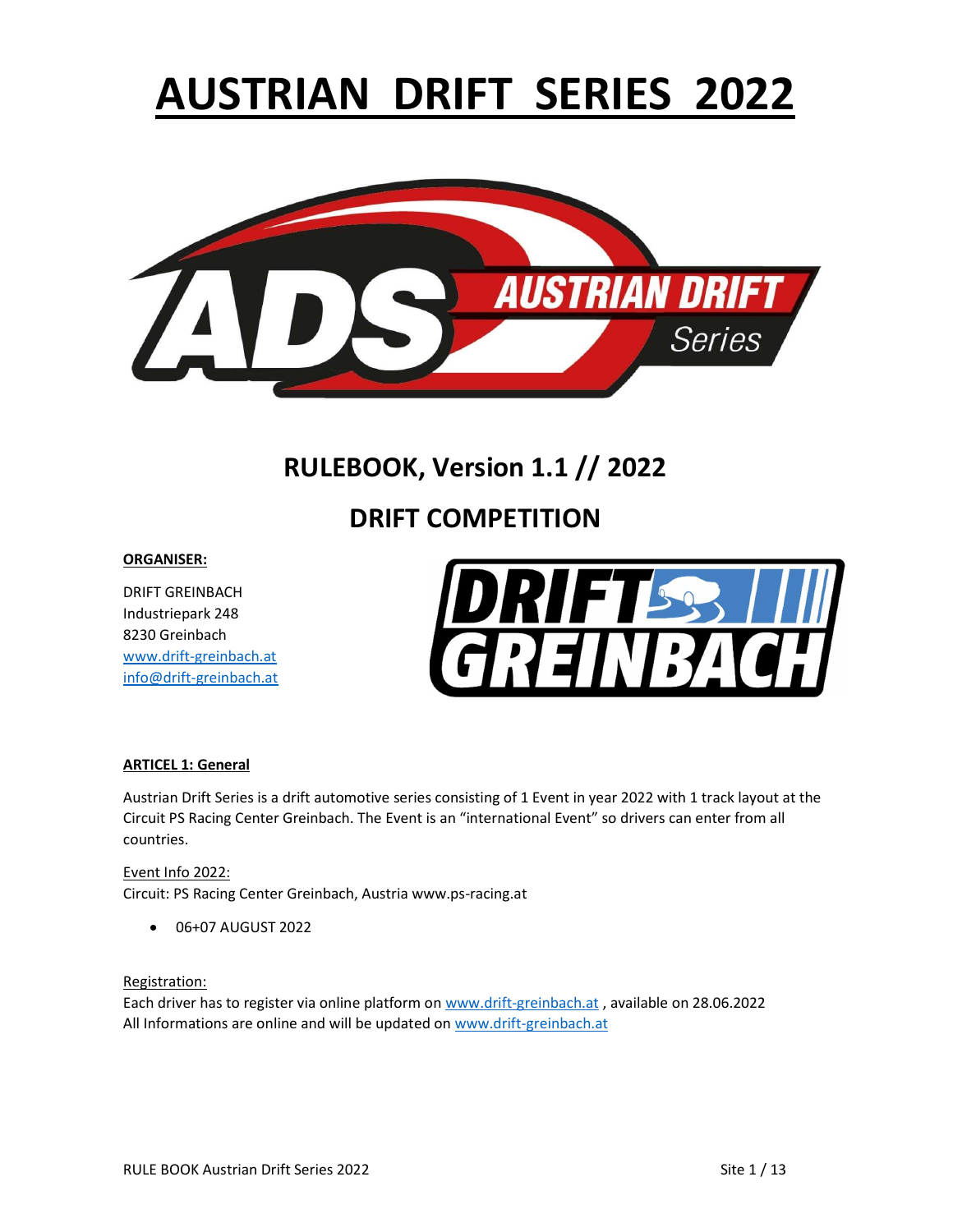#### ARTICLE 2: CARS

Only rear wheel driven Cars (RWD) are allowed to start. No restriction how the car is build. Free of use type of car, car/engine/turbo/tiers). It is not necessary that the vehicles are registered for road use. roll cage is not necessary but recommended. Noise Limit: 99DB +2DB. Safety and detail technical regulations to follow from page 9 in this document.

All Cars/Teams participate at their own moral and material responsibility and are responsible for their own safety which they confirm by signing the application form. The competition organizer, partners, sponsors, volunteers and staff participating in the event are not responsible for any damage caused by any driver during the competition to himself, a third person, vehicle or object, to which each driver is obliged by signing a responsibility statement. All Cars/Teams have to use of a floor mat under the vehicle in the Service Area. Each driver has to wear Helmet, gloves and all standard racing wear equipment for competition and seat belts must be fasten. HANS system is very much recommended to use for all drivers.

#### ARTICLE 3: DRIVERS

Every adult can attend the Austrian Drift Series competition. The organizer (DRIFT Greinbach) can prohibit participation for drivers, who don't follow the rules during the event or act in any unbehaviour or unsporting appearance. Drivers need to take care that the start numbers are correct placed on the car. All drivers participate at their own moral and material responsibility and are responsible for their own safety which they confirm by signing the application form. The competition organizer, partners, sponsors, volunteers and staff participating in the event are not responsible for any damage caused by any driver during the competition to himself, a third person, vehicle or object, to which each driver is obliged by signing a responsibility statement.

#### ARTICLE 4: RUNNING OF THE EVENT:

#### ADMINISTRATIVE CHECKING:

Every driver needs to show up at the administrative checking at the race Control Area at the Circuit. Participation of competitors at the administrative checking is mandatory and needs to be done by the driver in planed timing.

#### DRIVERS BRIEFING:

Participation of competitors on drivers briefing is mandatory. Briefing is leaded by the organizer from DRIFT Greinbach. Every drivers needs to show up not later then 10minuits before the start of the Drivers briefing.

#### PRACTICE SESSIONS:

there will be free practice session and also tandem practice sessions.

#### FORMAT INFORMATION:



Drifting is a driving technique in which a driver breaks the rear wheels out of a gripping position and counter-steers the vehicle around a course. Generally the line is designated by markers on the course that are comprised of inner clipping points and outer zones. The Austrian Drift Series consists of a scheduled number of two-day meets" in which drivers compete in a single elimination bracket of "head-to- head" battles. Drivers first qualify individually to ascertain where they will be positioned into a bracket that then determines the "head-to-head" battles. Head-to-head runs are judged and based on a number of predetermined criteria with the winner moving into the next level of the bracket. Points and standings are awarded based on finishing rank and cumulative season points will determine the

RULE BOOK Austrian Drift Series 2022 Site 2 / 13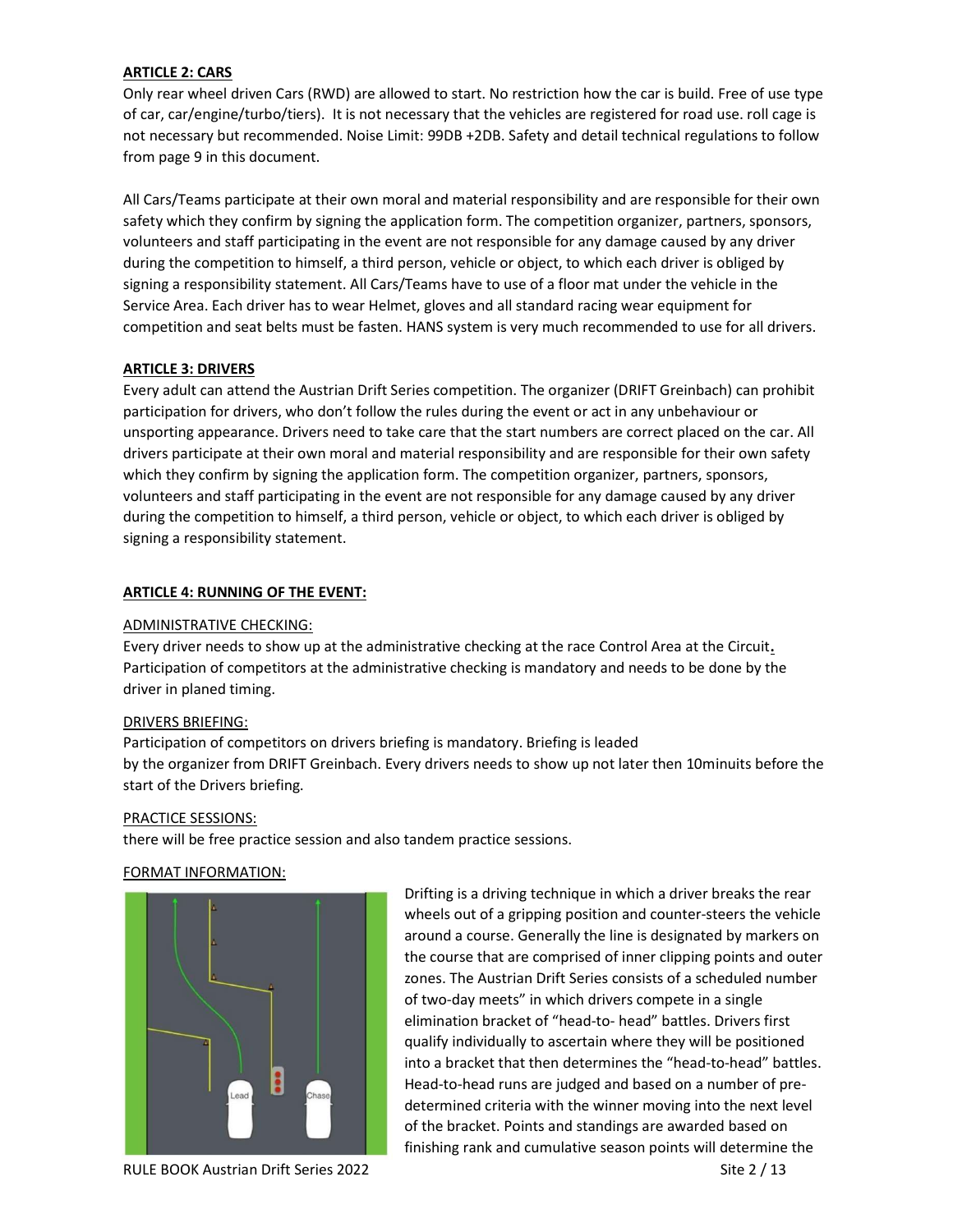#### series order.

#### START LINE INFORMATUION:

The start line is situated at the beginning of the course. It is the official starting point of each qualifying run and tandem battle. There is a start light that is activated by the start line official, which signals when the vehicle(s) can leave the start line. During both qualifying and tandem battles, there may be a chicane (Figure 1) that is designed to require the lead driver to lift off the throttle momentarily after leaving the start line. This chicane is in place to slow the lead driver down off the line and allow the chase driver to maintain proximity down the straight away leading up to initiation. It is outlined with cones to make it visible to all drivers. If the lead driver hits one or more cones within the chicane during a tandem battle, the battle will be halted and restarted via a flagger or restart light posted trackside prior to initiation. The location of the flagger or restart light will be discussed during the driver's meetings prior to competition. During tandem, if the lead driver hits one or more cones out of their position, in anyway on the first start, there will be a restart. If the lead driver hits one or more cones on the second start, there will be a restart. If the lead driver hits one or more cones on the third start, the lead driver will be given an automatic INCOMPLETE. Judges or Officials may call a restart based on criteria discussed in the drivers meeting.

#### JUDGING INFORMATION:

#### DRIFTING INITIATION:



During both qualifying and tandem the vehicle must be sideways as it passes the single standing cone in the "3, 2, 1" cone sequence placed trackside. (Figure). For the additional Tandem procedure see TANDEM INITIATION PROCEDURE.

QUALIFYING FORMAT:

Drivers will complete two non-consecutive runs on the course in starting list order.

QUALIFYING SCORING:

- Line 40 points
- Angle 15 points
- Style 15 points
- Initiation 10 points
- Fluidity 10 points
- Commitment points 10 points

#### QUALIFYING JUDGING

Drivers are expected to start with a committed, high angle initiation, drift through all of the outside zones and reach all of the inner clips with the maximum degree of angle and pace, while making quick, aggressive transitions with no corrections or mistakes. Driving at the high difficulty level described by the judges, the driver is showing their level of vehicle control. Qualifying run will be scored, when the driver finish drifting in controlled way crossing a finish line. Drivers that do not fill the outside zones, reach inner clips, or do so at a low degree of angle while making mistakes or corrections will receive deductions.

#### LINE (40 points)

Drivers will be judged on their ability to adhere to the line stipulated by the judges during the driver's briefing. Points will be allocated to outside zones and inner clips, but may also be allocated to "touch & go" areas. Line points will be broken up by sectors at each track.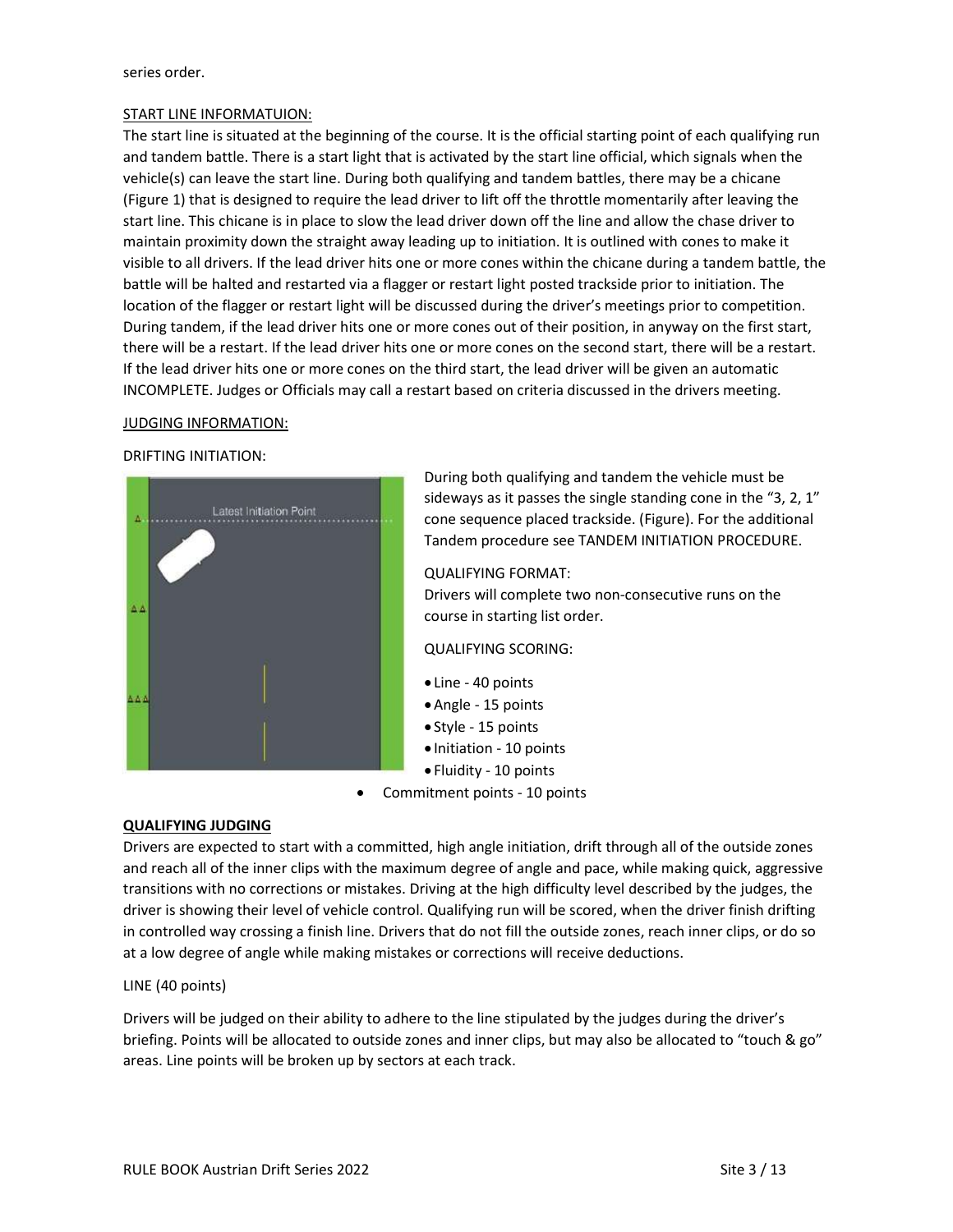#### ANGLE (15 points)

Drivers will be judged on their ability to achieve and maintain a high level of angle, as described by the judges during the driver's briefing. The judges may indicate on the track drawing areas where high angle is not required. Angle points will be broken up by sectors at each track.

STYLE (15 points)

The judges score Style using the following areas of focus.

• INITIATION (10 points)

Early – Initiation cones will be used for reference Rate to angle - Quickly getting to the desired angle Smooth - Reductions in angle and corrections

• FLUIDITY (10 points)

Smooth rotation during transition Lock to lock angle - High degree of angle to high degree of angle Car is settled and flows through the course smoothly

• COMMITMENT (10 points)

Consistent throttle application Maintaining pace throughout- using momentum to fill zones & width of course Make it look dangerous- approach barriers and track edge with confidence

Once scores have been inputted, the scoring system will: Average the Line scores from all three judges Average the Angle score from all three judges Average the Style score from all three judges. Add the three averages to display the score.

#### DEDUCTION EXAMPLES:

- Tire off course
- Missing zones and clips
- Short Straightening (correction)
- Off line
- Lack of Angle

#### 1 POINT QUALIFYING RUNS EXAMPLES

If a driver does any of the following mistakes in a qualifying run, the driver will receive 1 point of score for that run. As a driver is on the start line and starting the run he will be qualified for Top 16 and will be given for to be on the startline 1 point.

- Spinning Out
- Opposite drift Drifting with the opposite angle required at that point on course
- Hood, hatch, trunk and/or doors opening during a run
- Stop drifting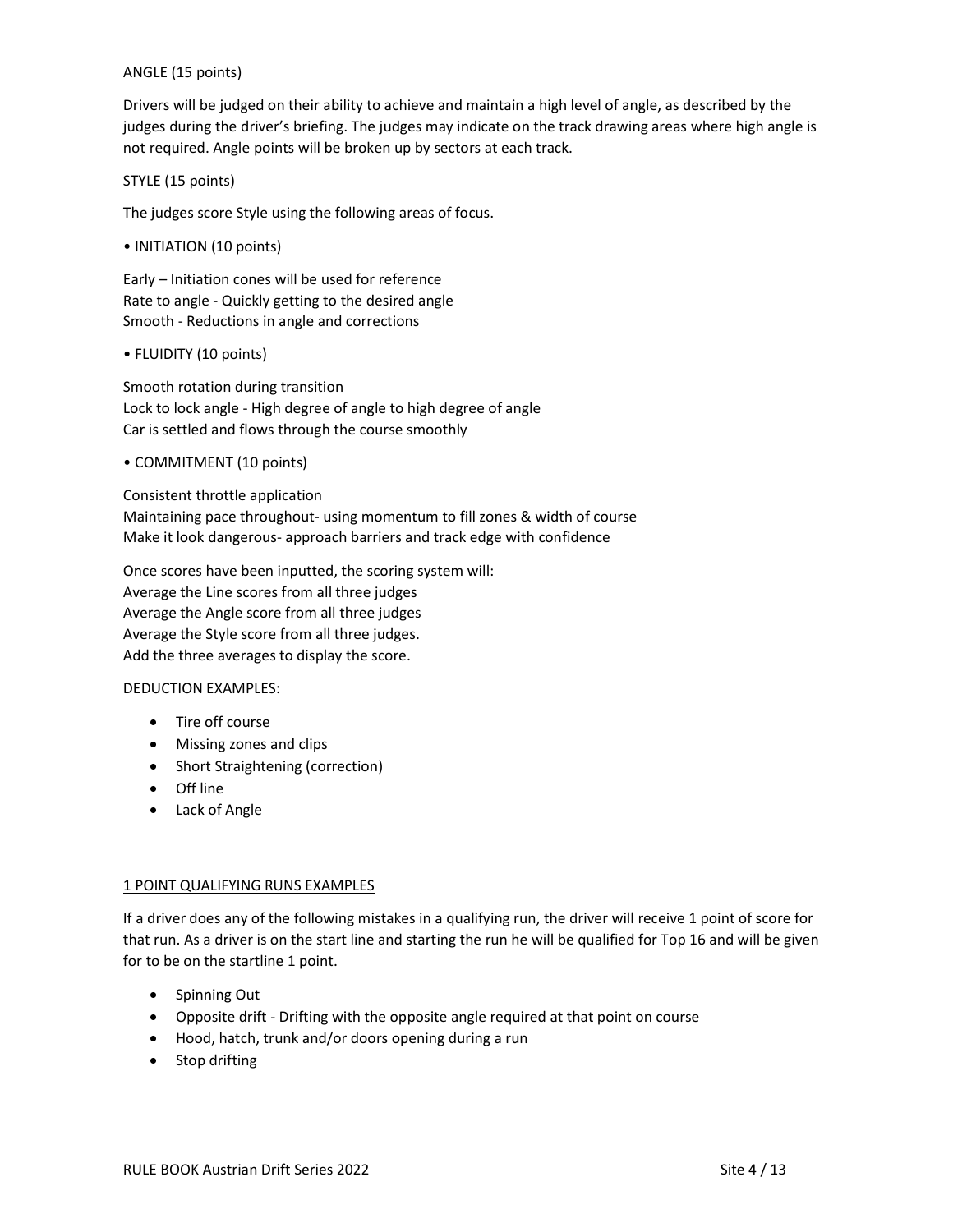#### TANDEM ELIMINATION FORMAT

The Top 16 Qualified drivers are placed in a standard bracket based on qualifying position. The tandem battles are single elimination head-to-head battles consisting of two runs per battle with the winner moving on in the bracket. The higher qualifier will always lead the first run.

If vehicle is broken or unable to pull to the line for the battle, the remaining vehicle must make a Bye Run to be able to move on in the competition. The Bye Run is a non-judged lap to prove the mechanical condition of the vehicle is ready for competition.

In the event of a tire debeading on course, the vehicle will not be allowed to leave the line with a currently debeaded or previously debeaded tire.

Rear Tire changes will not be allowed during Competition Timeout unless debeading has occurred or rim/tire damage due to a collision. Rear Tires are required to make two consecutive runs. In the event that a front tire has become damaged, the Competition Director may allow that vehicle to change the damaged front tire in order to ensure the run of show.

#### TANDEM JUDGING CRITERIA

Judges are looking for the driver that performs better overall in the tandem battle. After the runs (lead / Chase runs) are done from each battle a decision will be told straight away by the judges who is the winner and who is the loser of the battle. The Judges will watch both Run 1 and Run 2. They will also compare both lead runs and both chase runs and then determine which driver was the better overall driver once both runs have been completed. Judges can call out only once "One More Time (OMT)" for a battle and have to make decision latest after once the one more time battle is done.

#### LEAD DRIVER GOALS:

- Run the qualifying line
- Run a 100 point qualifying run
- Run a chaseable lead run

Chaseable lead run will have filled the zones, hit the clips and maintained a consistent speed and/or slowed/braked in the proper areas, which gives the chase driver a reasonable opportunity to chase and mimic with good proximity.

Unchaseable lead run will have a variety of errors and or deductions that make it difficult for the chase driver to mimic or keep up with while in drift.

#### CHASE DRIVER GOALS

- Initiate no later than the lead driver (judges wants to see the chase driver initiate before or at the same time).
- Maintain close proximity to the lead driver with as much duration as possible
- Match or better the lead drivers angle
- Mimic the lead driver's transitions and line throughout the course

The chase driver's goal is to complete the course with as much proximity to the lead driver as possible, while mimicking the lead driver's angle, line and transition points and style. The chase driver must initiate no later than the lead driver, make no corrections or mistakes, and remain in drift until the finish line has been passed to show his/her abilities in comparison to the other driver. Run will be scored, when the driver finish drifting in controlled way crossing a finish line A chase driver that does not establish and maintain proximity may be at a disadvantage.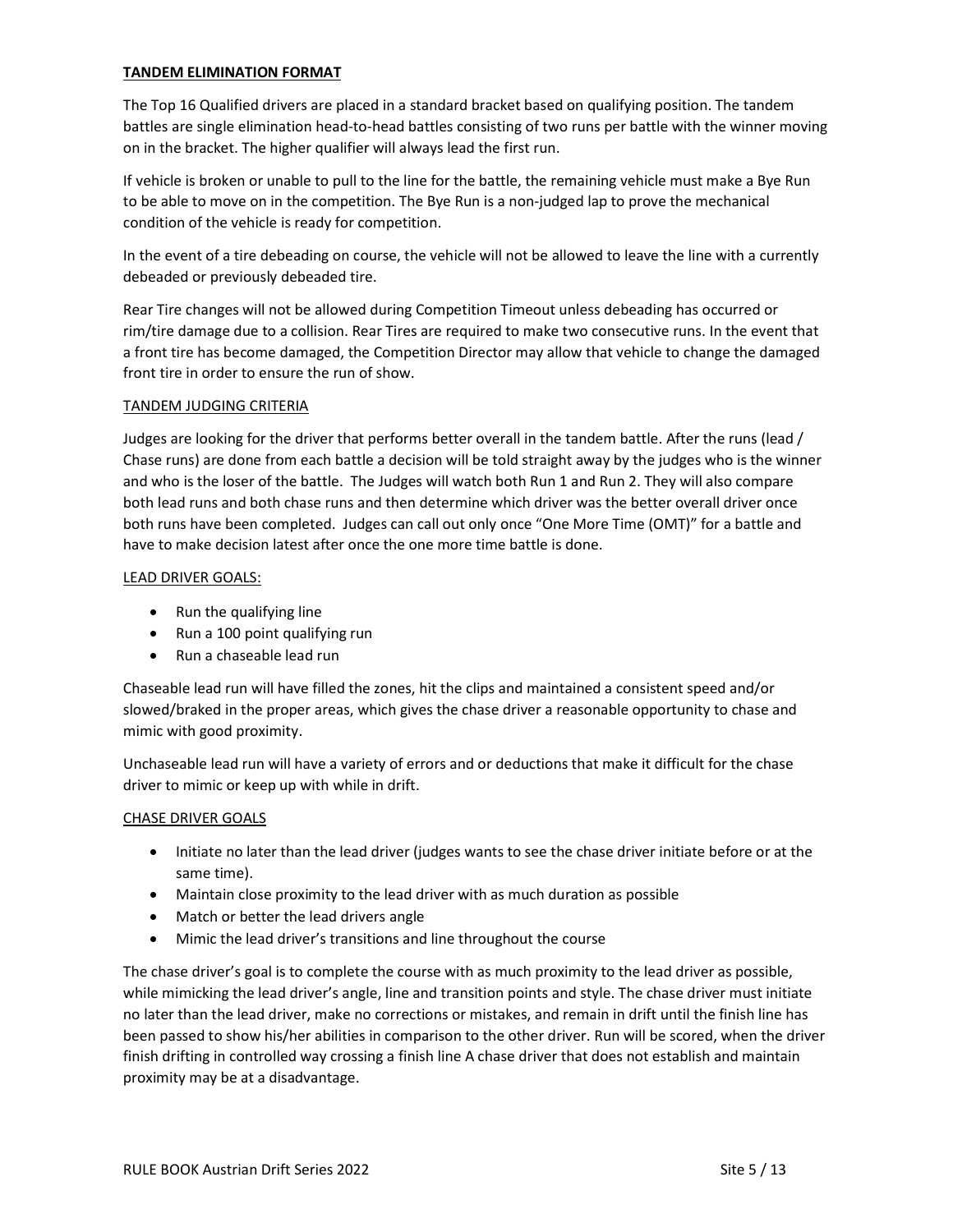#### INCOMPLETE TANDEM RUNS

If a driver does any of the following mistakes in a tandem run, the driver will not receive a score for that run and therefore the run will be considered incomplete

The following constitute an INCOMPLETE in tandem:

- Spinning Out
- Stop drifting
- Opposite drift- Drifting with the opposite angle required at that point on course
- Hood, hatch, trunk and/or doors opening during a run
- Collision with the other driver that is considered "avoidable" or unsportsmanlike
- A chase driver intentionally not chasing the lead driver after an INCOMPLETE was scored on the previous run.
- Three consecutive restarts from chicane cones or an official's call
- Performing an Illegal pass results in an INCOMPLETE for the chase driver
- Getting legally passed- results in an INCOMPLETE for the lead driver

#### PASSING during battles:

Passing during battles is allowed in Austrian Drift Series Tandem battles. Passing is not required, but is legal for the chase vehicle to do as long as all four of the following conditions are met:

- The lead driver must be offline or completely off course
- The chase driver can only make a pass on an inside clipping point.
- The chase driver can only make pass on the inside of the lead driver.
- The chase driver becomes the lead driver once the chase vehicle has fully surpassed the lead driver's vehicle.

Upon completion of a properly performed legal pass, the chase driver will become the lead driver and must complete the run according to the judging criteria. Once the run is completed the vehicle that was passed will receive an INCOMPLETE on that run.

#### TANDEM BATTLE COLLISIONS AND CONTACT

Vehicle contact in drifting is something that Austrian Drift Series recognizes as part of the sport, however collisions of vehicles while in head-to-head battle requires specific rulings and guidelines as follows:

#### **LEAD VEHICLE**

If the lead vehicle loses drift, goes off line or unnecessarily reduces speed too drastically in tandem and the chase vehicle hits the lead vehicle, the lead vehicle may be deemed at fault for the collision. Each judge will ascertain fault.

#### CHASE VEHICLE

If a Chase driver has a collision with a lead driver while fulfilling the lead driver goals then he will be deemed at fault.

#### DAMAGE DUE TO COLLISION

Once a collision has occurred, the Judges will ascertain fault.

In some cases, damage sustained to the vehicles may require time to repair. Only the vehicle not at fault may request up to 5 minutes to repair their vehicle.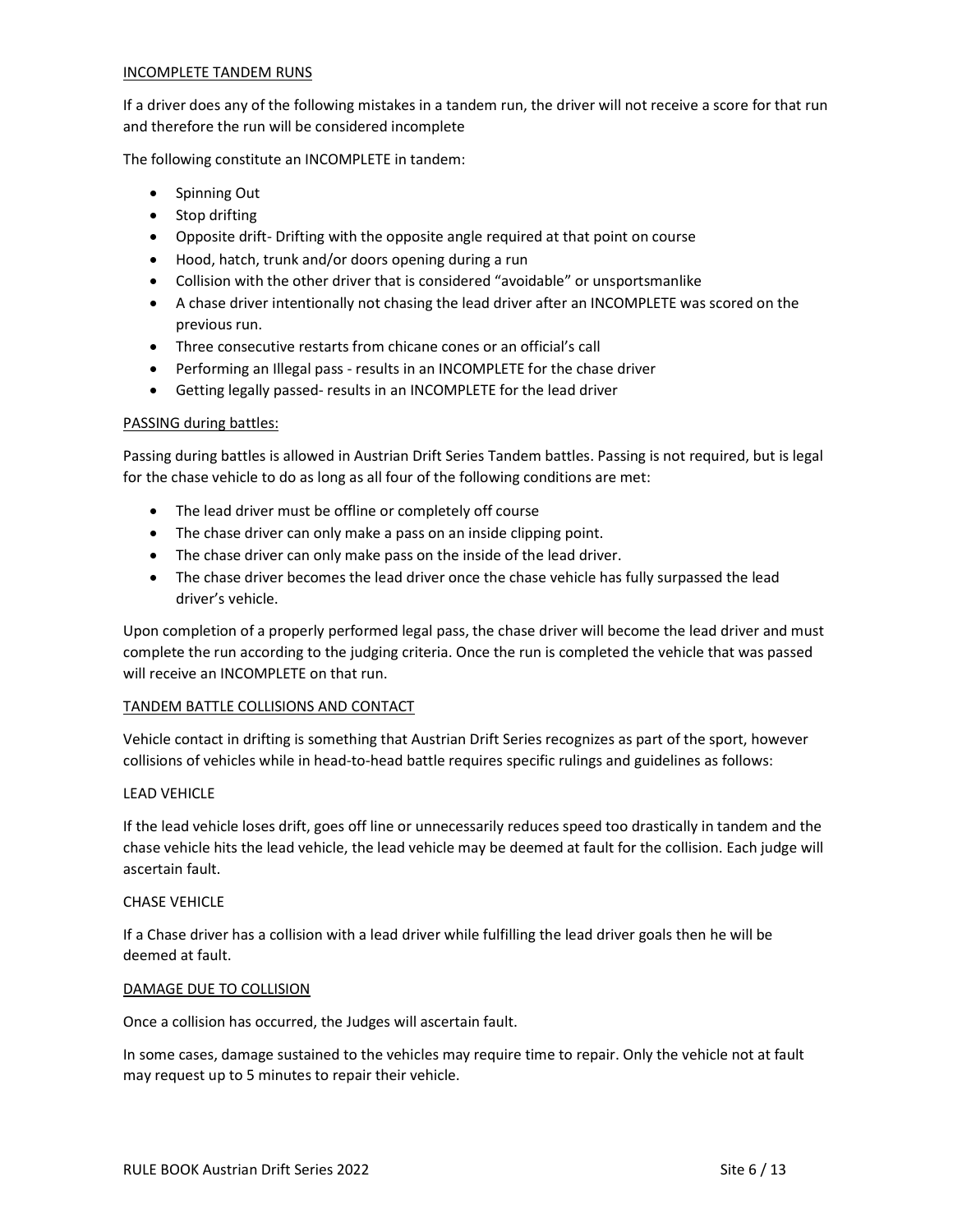#### RUN 1 COLLISIONS:

If a vehicle cannot be repaired after a collision and was deemed not at fault during the incident, at Austrian Drift Series official will verify that indeed the vehicle is not repairable in time for the second run of that battle and declare the winner of the battle. The driver will receive points for winning that battle. However, because the winning driver was unable to finish two laps of the battle, he will not move on in competition.

If the case above occurs in the final battle, Austrian Drift Series reserves the right to make adjustments to the above rule in order to complete the competition. Example: Allow additional time beyond the 5 minutes for repairs, but maximum 10 minutes.

If both the lead vehicle and the chase vehicle wreck on the first run of the battle and are unable to continue due to excessive damage, and no driver is deemed at fault (i.e. both driver's wreck independently of each other), the winner is determined based on the higher qualifying position.

#### RUN 2 COLLISIONS:

If a collision occurs on Run 2 of a battle, the judges will deem fault and then default back to Run 1 to judge the outcome of the battle.

If both the lead vehicle and the chase vehicle wreck on the second run of the battle and are unable to continue due to excessive damage, and no driver is deemed at fault (i.e. both driver's wreck independently of each other), the winner is determined based on the scoring of the first run of the battle.

In the event of the vehicles having contact that may or may have not affected either driver or may have not been either drivers fault, the Technical Director may need to inspect both vehicles for safety reasons and decide to make a call as to whether or not the vehicle(s) need to make fixes to the vehicle(s), in order to ensure the safety of each driver.

In the above scenario if they result leaves either driver with a tire puncture or wheel damage, the Technical Director may request that both drivers change their tires and/or wheels in order to ensure one driver does not receive an advantage over the other driver.

#### VEHICLE SERVICE DURING TANDEM BATTLE

Competition vehicles cannot be serviced between the first and second runs of a tandem battle. This includes tire changes, tire pressure adjustments, suspension adjustments, fueling.

#### PROTESTS AND APPEAL PROTESTS

Judges qualifying scores are not protestable. Judge's score and decision during tandem battle are not protestable.

#### CHAMPIONSHIP POINTS:

| PRO QUALIFYING POINTS |                          |
|-----------------------|--------------------------|
|                       |                          |
| $\overline{2}$        | 6                        |
| 3                     | 5                        |
| $4 - 8$               |                          |
| $9 - 16$              | 2                        |
| $17 - 32$             | $\overline{\phantom{a}}$ |
| Attendance            |                          |

| <b>PROCOMPETITION POINTS</b> |     |
|------------------------------|-----|
| 1                            | 100 |
| $\mathbf{z}$                 | 80  |
| $3 - 4$                      | 64  |
| $5 - 8$                      | 48  |
| $9 - 16$                     | 32  |
| 17-32                        | 16  |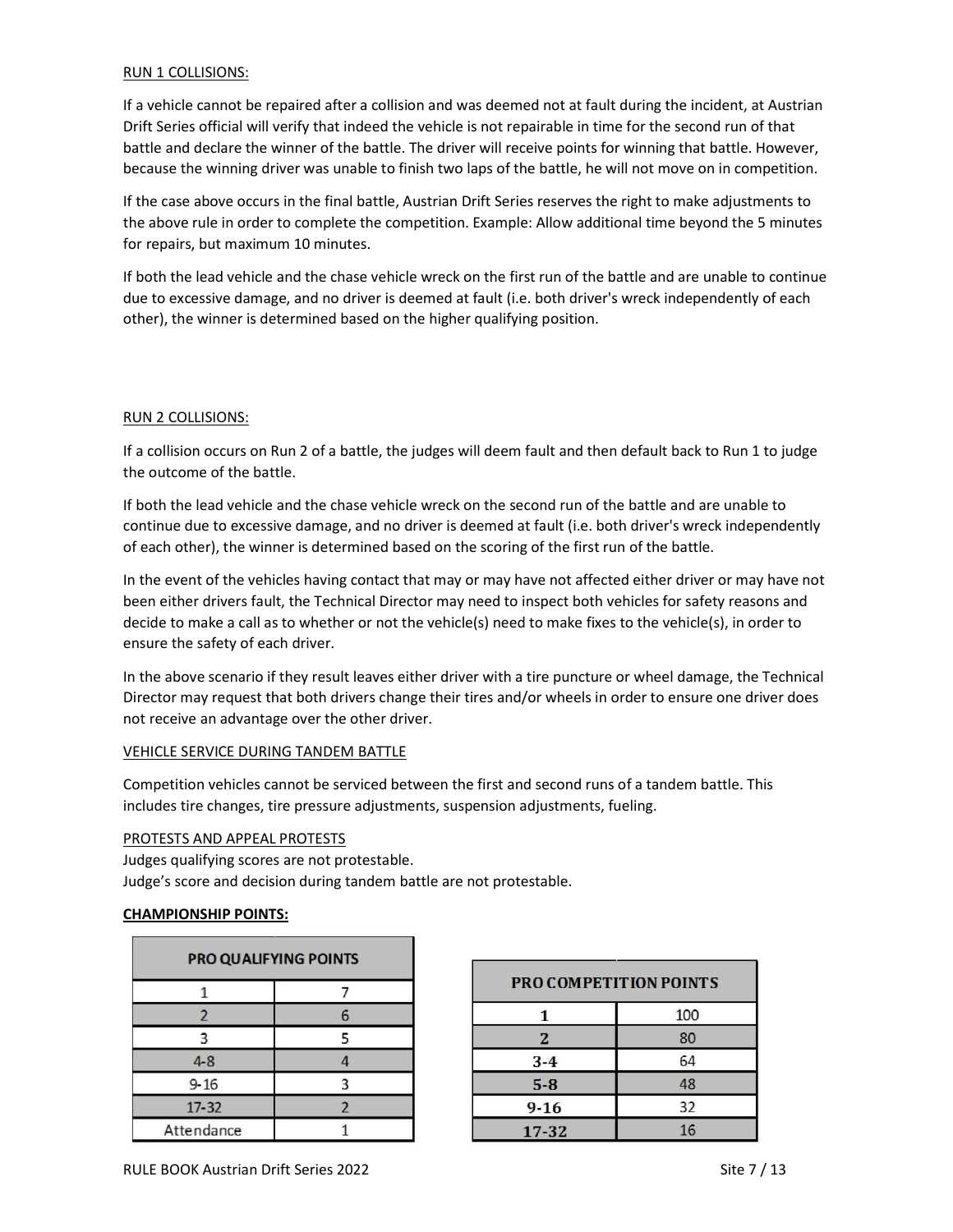\*Attendance is defined as making one qualifying pass in that event.

For the final positions, the drivers are classified as follows:

1st place: winner of the final battle; 2nd place: loser of the final battle; 3rd place: winner of the battle for the 3rd place; 4th place: loser of the battle for the 3rd place and so on….

# REGISTRATION & ENTRY FEE for Drivers:

Each driver has to register via online platform on www.drift-greinbach.at Entry Fee is 200EUR. The Entry Fee payment (200 EUR) has to be done not later then 2 weeks before the event via bank transfer to following bank account: ASPAR Motorsport Club IBAN: AT68 4300 0554 6387 0000

#### PRIZES & CUPS:

 $1^{st}$  2<sup>nd</sup>, 3<sup>rd</sup> & 4<sup>th</sup> placed drivers each will get cups at the podium each event. The winner of the series (Austrian Drift Series champion) from will receive a guaranty wildcard entry for Drift Masters GP 2023 Austrian Round.

#### Contact DRIFT Greinbach:

For Informations and request visit: www.drift-greinbach.at DRIFT GREINBACH // Austrian Drift Series Industriepark 248, 8230 Greinbach www.drift-greinbach.at // info@drift-greinbach.at Mobil: +43 664 253 68 48



#### OTHER INFORMATIONS:

#### How to get to the track:

ARRIVAL TO PS Racing Center Greinbach, Circuit Address:

PS Racing Center Greinbach Industriepark 248 A-8230 Greinbach . Take the Highway exit A2 Hartberg and drive then on the road B54 to Industriepark Greinbach.

Correct Circuit Sat-Nav Address: Industriepark 248, 8230 Greinbach, PS Racing Center Greinbach. Road Toll in Austria: Please also remember that there are toll roads in Austria. For more information and to pay online, please see: https://shop.asfinag.at/en/

#### **HOTELS**

http://www.schreiners-berghof.at http://restaurant-pusswald.at https://www.hotel-altergerichtshof.at https://www.wilfinger-hotels.at/ring-bio-hotel-hartberg.html https://www.sparesortstyria.com/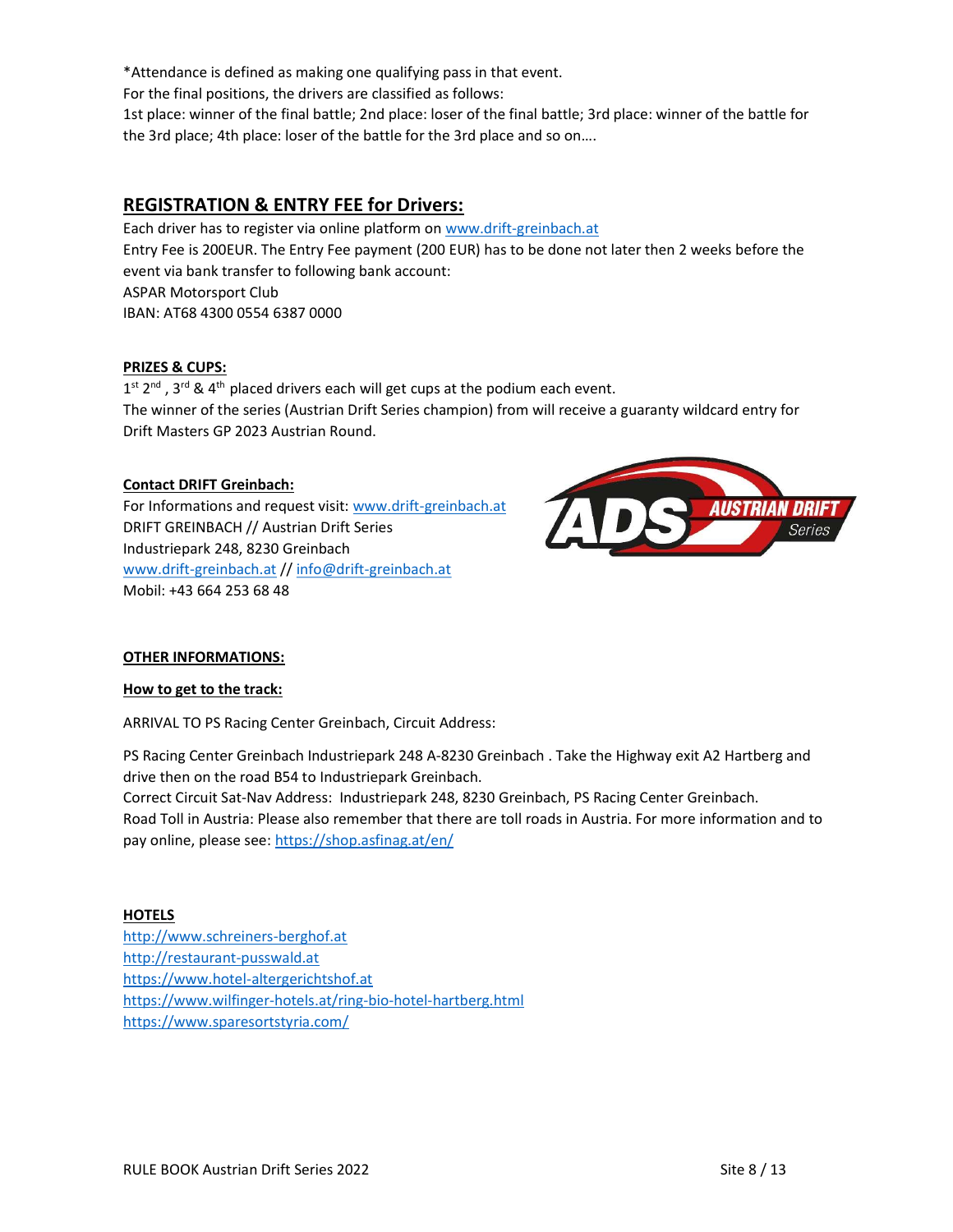# TECHNICAL REQUIREMENTS AUSTRIAN DRIFT SERIES 2022

# ARTICLE 1 (IMPORTANCE OF THE REGULATIONS)

- (1) These Rules specify the technical requirements and features of the racing cars taking part in the championship and individual races of Austrian Drift Series championship (hereinafter vehicle).
- (2) Regulations also provide mandatory equipment of the drivers and for service area for the vehicles.
- (3) Anything that is not specifically permitted by these regulations is prohibited.

# ARTICLE 2 (VEHICLES IN GENERAL)

- (1) It is allowed to enter the race with vehicle that have (or had) approval for use on the public road. FIA approval is recommended but it is not necessary.
- (2) Is also allowed to use racing cars with valid or expired FIA approval.
- (3) General condition of the vehicle must be such that it doesn't contain safety deficiencies. Technical Commissioner may review any vehicle at any time and if he judges that its use is unsafe for the driver or other participants (poor maintenance, inadequate modifications), he can exclude it from further competition or race without the possibility of objecting.
- (4) In vehicles with a soft roof, it is recommended to use so-called Hard Tops (factory applied hard roofs) or safety nets.

# ARTICLE 3 (VEHICLE WEIGHT)

Vehicles can enter the competition regardless of their weight.

# ARTICLE 4 (ENGINE)

- (1) Modifications of the engine are not limited. It is allowed to replace the engine with another engine of the same or other manufacturer.
- (2) The engine must be located in the same position as it is in the factory vehicle and properly mounted.
- (3) If there are found such malfunctions on performance or engine installation that may affect the safety of the contestants and other participants of the competition or may cause any kind of damage, the competitor is obligated to immediately eliminate those malfunctions, otherwise the Technical Commissioner may prohibit him from further participation in training or competition.
- (4) Any leakage of vehicle fluids is prohibited. In case the competition staff detects leakage of any fluids, such a vehicle can be immediately eliminated from the competition or training. The Technical Commissioner shall decide about further participation of the vehicle.

# ARTICLE 5 (VEHICLE EXHAUST SYSTEM AND LOUDNESS OF THE VEHICLE)

(1) The exhaust system is not limited. The catalytic converter may be removed.

RULE BOOK Austrian Drift Series 2022 Site 9 / 13 (2) The loudness of the vehicle must not exceed 99 + 2 dB (A) measured by Circuit Operator method.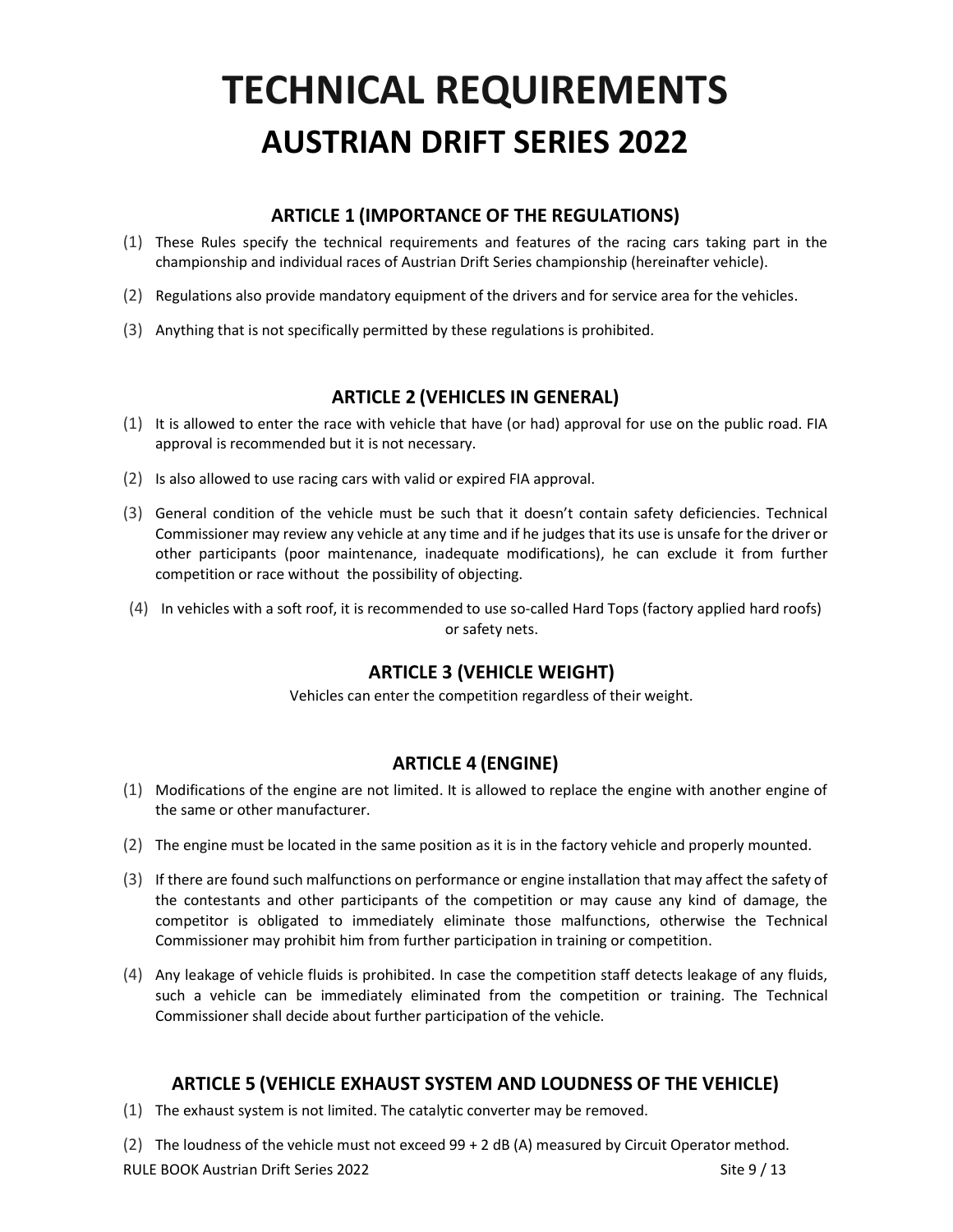# ARTICLE 6 (TRANSMISSION)

There are no restrictions regarding gearbox, clutch or differential.

## ARTICLE 7 (BRAKING SYSTEM)

- (1) The modifications to the braking system are allowed taking into consideration that the brake system must be completely flawless and work on all four wheels, with the exception of the handbrake (e-brake), which must operate on the rear wheels.
- (2) It is mandatory for all vehicles to be equipped with a handbrake. It is allowed to install hydraulic handbrake.
- (3) In case of brake fluid leakage the vehicle is immediately removed from the training or competition until the failure is repaired. About further participation of the vehicle the Technical Commissioner shall decide.

## ARTICLE 8 (STEERING SYSTEM)

- (1) It is allowed to modify the steering system, as long as the basic operating principle remains the same.
- (2) The steering wheel can remain original or be replaced to such with valid or expired FIA homologation, TÜV approval or the appropriate E code.
- (3) Vehicles that have a steering wheel equipped with an airbag must have it turned off or removed

# ARTICLE 9 (SUSPENSION)

- (1) It is allowed to modify the suspension freely, replacing the springs and / or shock absorbers, as long as the basic operation principle remains the same.
- (2) It is allowed to change, add or remove the sway bars.
- (3) Vehicles for which the Technical Commissioner during inspection or during training or racing finds to have improperly set or modified suspension, which could create a risk to the stability of the vehicle or the possibility of overturning, the competitor is obliged to immediately eliminate the irregularities found, or else a Technical Commission may prohibit further participation in the race.

#### ARTICLE 10 (WHEELS AND TIRES)

- (1) There are no restrictions about Wheels and Tires except:
- (2) The use of visually or otherwise damaged tires (e.g. visible wires, improperly repaired tire, etc.) is forbidden.
- (3) It is forbidden to use winter tires and tires that are producing colorful smoke.
- (4) At the wheels of the same axle there should be the same tires (dimensions, manufacturer, type or model of the tire).
- (5) Spacers with a thickness greater than 20 mm must be equipped with their own mounting bolts for the hub.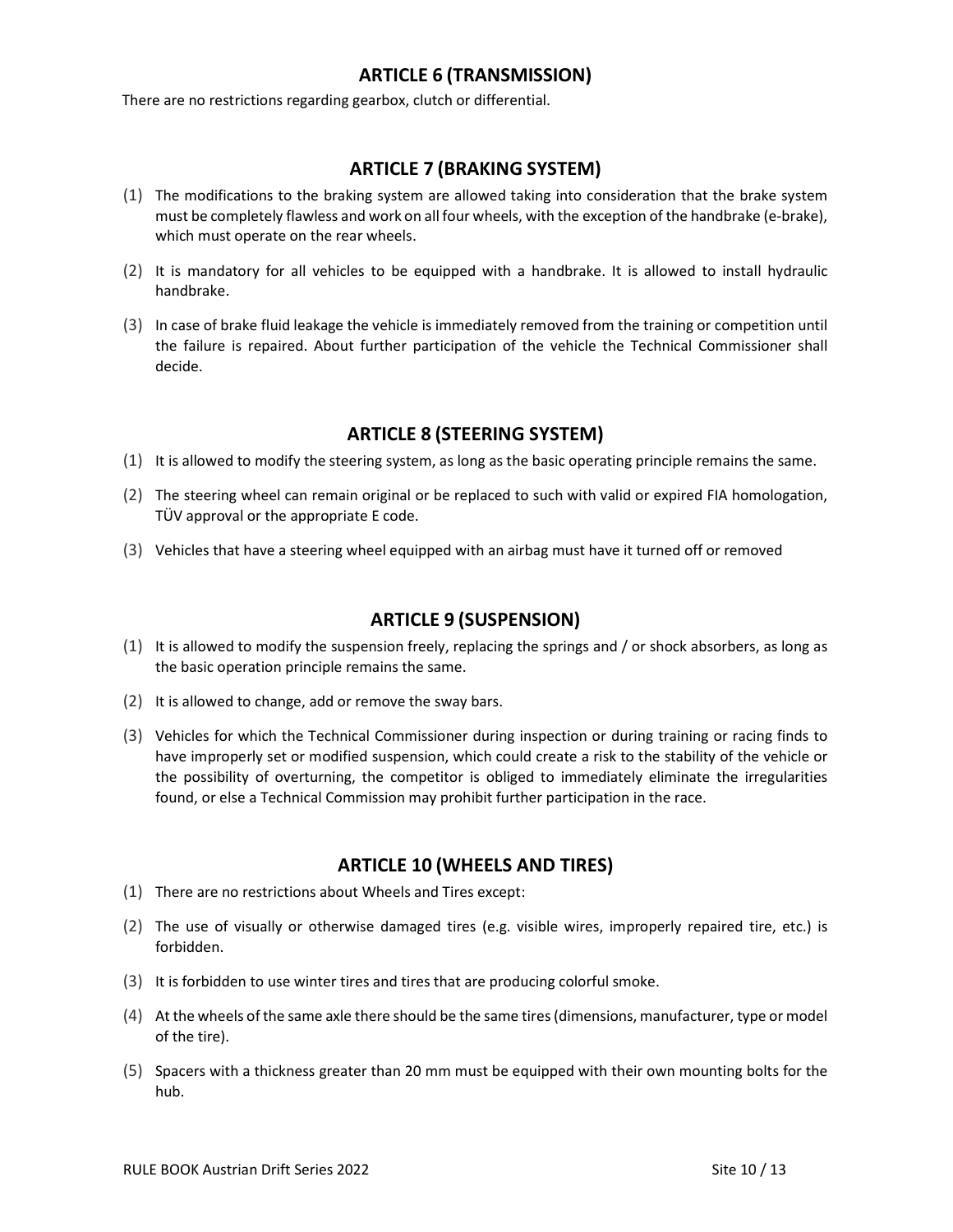# ARTICLE 11 (SPARE WHEEL AND REQUIRED EQUIPMENT)

- (1) Installation of certified fire extinguisher is mandatory. Fire extinguisher must be firmly fixed and freely accessible to both a driver, as well as other individuals, who are not present in the vehicle.
- (2) All cars shall be fitted with a plumbed-in fire extinguisher system in accordance with FIA article 253.7.2, Appendix J to the ISC or with SFI17.1. Internal and external activation triggers are mandatory. Outside activation should clearly be marked with the appropriate sticker.

# ARTICLE 12 (LIGHTS)

- (1) It is allowed to remove or cover lights except the brake lights, which must work and must not be dimmed.
- (2) It is mandatory to install front brake light.

# ARTICLE 13 (BODYWORK)

- (1) All bodywork parts of the vehicle (doors, bonnets, fenders, bumpers) must be properly fixed to the vehicle.
- (2) It is allowed to modify or replace parts or the entire body with parts of other materials (fiberglass, ABS, carbon, aluminum, etc.), as long as finishing and installation of these parts is such that prevents damage, cuts or scratches of accidental or deliberate contact of people to this part of the body.
- (3) The bodywork must be designed in a way so that fenders fully cover tread surface of the tire.
- (4) Reinforcements of the body and installation of strut bars or additional connection between the suspension mount points on the same axle are allowed.

# ARTICLE 14 (BODY EXTERIOR MODIFICATIONS)

- (1) Body exterior modifications (eg. wide fenders or body kits, additional aerodynamic bodywork parts, etc.) and extra reinforcements are allowed.
- (2) Any changes to the exterior of the vehicle should not significantly exceed the dimensions of the vehicle and may not be designed to create sharp edges that may cause damage to other vehicles or people near the vehicle.
- (3) Additional parts must be properly fixed to the vehicle. Doors must be mounted to the chassis with unmodified factory hinges. (Quick release doors are prohibited)

# ARTICLE 15 (WINDOWS AND WINDSHIELD)

- (1) It is allowed to replace the side and rear windows of the vehicle with suitable substitutes (eg. Leksan), which must be properly installed and made of such material that in case of damage doesn't endanger the driver.
- (2) It is forbidden to replace the windshield.
- (3) The windshield and windows should not be damaged in any way.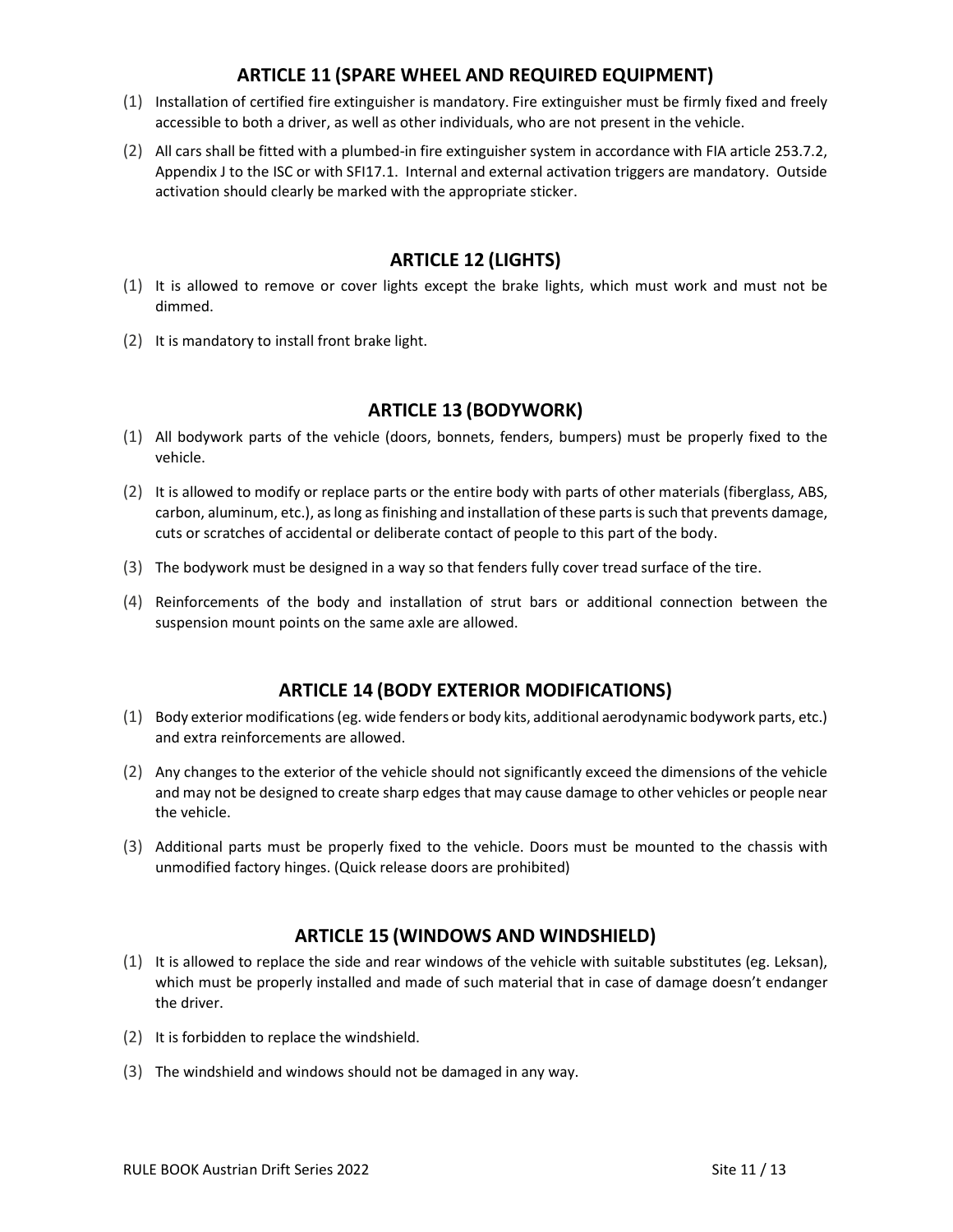# ARTICLE 16 (HOOD PINS)

Usage of hood pins on bonnet and trunk is mandatory.

# ARTICLE 17 (TOW HOOKS)

The hook must be colored in a color that contrasts with the body of the vehicle. If the hook is not clearly visible, it must be clearly marked with the word "TOW" or arrows in a color contrasting to the color of the bodywork.

# ARTICLE 18 (DRIVER'S COMPARTMENT)

All non-essential and/or loose items must be removed. All parts of the driver's compartment, which the driver may come into contact with must be free of sharp edges.

# ARTICLE 19 (SEATS)

- (1) It is mandatory to install FIA homologated racing seats (allowed elapsed homologation).
- (2) The racing seat must be permanently mounted, it is forbidden to use sliding rails. The homologation labels must be visible.

# ARTICLE 20 (HARNESS)

- (1) Use of homologated at least four-point restraint harness is required.
- (2) Restraint harness must be installed in accordance with manufacturer's requirements.
- (3) Head and neck restraint (HANS) certified in accordance with SFI 38.1, FIA 8858-2002 or 88582010 are recommended to use at all times on track during practice and competition.

# ARTICLE 21 (ROLL CAGE)

(1) It is not mandatory to use roll cage but very recommended.

# ARTICLE 22 (BATTERY)

The battery can be installed anywhere in the vehicle, but it must be securely mounted so it can not move. The positive terminal of the battery must be shielded.

# ARTICLE 23 (ELECTRICAL SYSTEM)

- (1) All electrical installation in the vehicle must be properly insulated and protected. It is not allowed to have wire joints unprotected. Each installation must be securely mounted to the vehicle or its parts.
- (2) Installation of the master cut-off switch is mandatory. Switch must be properly labeled and placed on a location that is easily accessible to the driver and other individuals who are not in the vehicle.